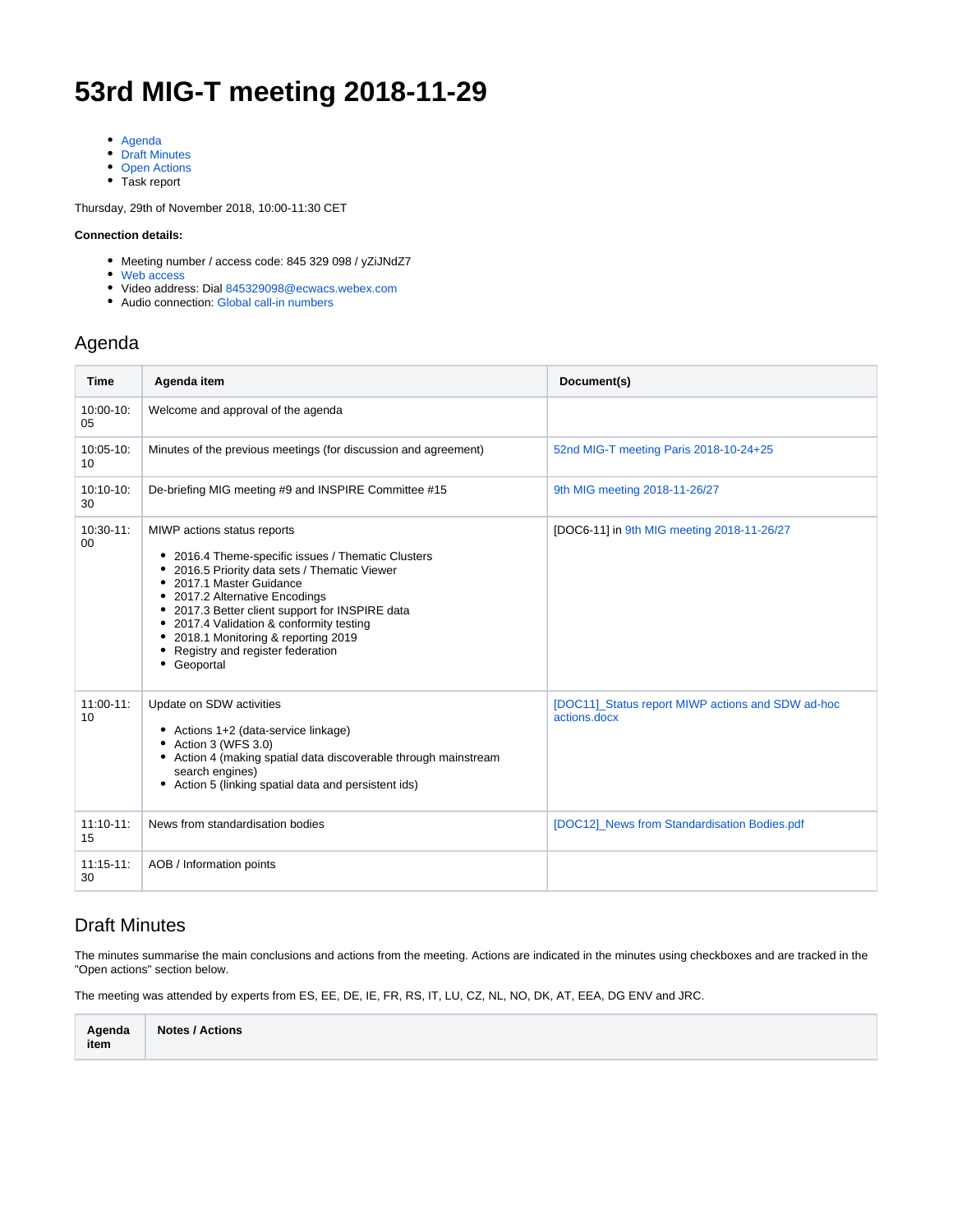| Welcome<br>and<br>approval<br>of the<br>agenda &<br>previous<br>meeting<br>minutes, | The agenda was approved without changes.                                                                                                                                                                                                                                                                                                                                                                                                                                                                                                                                                                                                                                                                                                                                                                                                                                                                                                                                                                                                                                                                                                                                                                                                                                                                                                                                                                                                                                                                                                                                                                                                                                                                                                                                                                                                                                                                                                                                                                                                                                                                                                                                                                                                                                                                                                                                                                                              |
|-------------------------------------------------------------------------------------|---------------------------------------------------------------------------------------------------------------------------------------------------------------------------------------------------------------------------------------------------------------------------------------------------------------------------------------------------------------------------------------------------------------------------------------------------------------------------------------------------------------------------------------------------------------------------------------------------------------------------------------------------------------------------------------------------------------------------------------------------------------------------------------------------------------------------------------------------------------------------------------------------------------------------------------------------------------------------------------------------------------------------------------------------------------------------------------------------------------------------------------------------------------------------------------------------------------------------------------------------------------------------------------------------------------------------------------------------------------------------------------------------------------------------------------------------------------------------------------------------------------------------------------------------------------------------------------------------------------------------------------------------------------------------------------------------------------------------------------------------------------------------------------------------------------------------------------------------------------------------------------------------------------------------------------------------------------------------------------------------------------------------------------------------------------------------------------------------------------------------------------------------------------------------------------------------------------------------------------------------------------------------------------------------------------------------------------------------------------------------------------------------------------------------------------|
| Minutes of<br>the<br>previous<br>meetings                                           | The minutes of the previous meeting were approved without changes.                                                                                                                                                                                                                                                                                                                                                                                                                                                                                                                                                                                                                                                                                                                                                                                                                                                                                                                                                                                                                                                                                                                                                                                                                                                                                                                                                                                                                                                                                                                                                                                                                                                                                                                                                                                                                                                                                                                                                                                                                                                                                                                                                                                                                                                                                                                                                                    |
| De-<br>briefing<br>MIG<br>meeting<br>#9 and<br><b>INSPIRE</b><br>Committee<br>#15   | • The new Monitoring and reporting Decision has been adopted unanimously by the Committee and is planned to be adopted in<br>spring.<br>• The proposed amendment text of the IRs for data interoperability was welcomed by the MIG and Committee. Member States can<br>provide comments on the draft text and provide further input/clarifications on issues that were unclear until the end of January. The<br>EC will take these comments into account to develop a mature draft, which will be discussed with other EC services in the early<br>spring 2019.<br>A new action 2019.2 on improving the availability of data sets through services was endorsed and will kick of with the Geoportal<br>٠<br>workshop in January.<br>There was an overall high level of appreciation for and satisfaction with the <b>INSPIRE Conference 2018</b> (based on the results of the<br>٠<br>same sli.do polls as used at the MIG-T meeting). The many interesting presentation show an increasing number of use cases and<br>practical results. Also the link to the EU's Digital Agenda and environmental police is strong and growing. All presentations are<br>available on the INSPIRE webpage.<br>The thematic support through the Thematic clusters platform run by the JRC was subject to a review and suggestions were made on<br>٠<br>how to direct support efforts in the future. Many participants were vocal and positive about the existing mechanism. Also, the<br>proposals for the future were widely supported (see sli.do results to be shared on the meeting page). The support by facilitators will<br>continue until the end of 2020.<br>• The issue of Open data and licencing was a recurring theme in the meeting. The DG ENV study on the Art. 17 which is in its final<br>stages received some attention because it shows the diversity of approaches on licencing and reusing of data and the obstacle that<br>this creates. Also presentations from FR, LU, IE were interesting all arguing for an "open data" approach and showcasing how this<br>can be done.<br>• Further details can be found in the <b>background documents</b> on the meeting page. Please note that [DOC3] Update on Commission<br>Initiatives will be updated in the course of December to cover points 3) Study of INSPIRE data sharing, access and use (Article17 and<br>related provisions) and 4) Copernicus – latest developments. |
| 2016.4<br>Theme-<br>specific<br>issues /<br>Thematic<br><b>Clusters</b>             | See de-briefing MIG meeting #9.                                                                                                                                                                                                                                                                                                                                                                                                                                                                                                                                                                                                                                                                                                                                                                                                                                                                                                                                                                                                                                                                                                                                                                                                                                                                                                                                                                                                                                                                                                                                                                                                                                                                                                                                                                                                                                                                                                                                                                                                                                                                                                                                                                                                                                                                                                                                                                                                       |
| 2016.5<br>Priority<br>data sets /<br>Thematic<br>Viewer                             | The progress of making priority data sets available is significant for several MS and some are clearly frontrunners (ES, PT, LU) whilst<br>some still have not started (5 MS). A new technical solution will be discussed (new action 2019.2) which should improve the finding of the<br>datasets when harvesting the national geoportals. Many poor performing MS were very grateful for this initiative. The Commission also<br>made it clear that it will not wait forever until all MS deliver on these minimum requirements which result from obligations which have<br>already expired some years ago. The new Thematic Viewer of the JRC Geoportal was very much appreciated and will allow easy and real-<br>time monitoring of progress. Finally, the work of the EEA work on linking INSPIRE closer to reporting (action 2016.5. and Reportnet 3.0) is<br>widely supported and seems to have resolved a year-long dispute in this area. Overall, there is widespread appreciation and support for<br>the environmentally-focussed activities set up since 2016.                                                                                                                                                                                                                                                                                                                                                                                                                                                                                                                                                                                                                                                                                                                                                                                                                                                                                                                                                                                                                                                                                                                                                                                                                                                                                                                                                             |
| 2017.1<br>Master<br>Guidance                                                        | This action is on hold and will be picked up in 2019.                                                                                                                                                                                                                                                                                                                                                                                                                                                                                                                                                                                                                                                                                                                                                                                                                                                                                                                                                                                                                                                                                                                                                                                                                                                                                                                                                                                                                                                                                                                                                                                                                                                                                                                                                                                                                                                                                                                                                                                                                                                                                                                                                                                                                                                                                                                                                                                 |
| 2017.2<br>Alternative<br>Encodings                                                  | The contractors for 2017.2 and 2017.3 (a consortium of WeTransform and Epsilon Italia) have started work on this issue. First drafts of the<br>Good Practice documents to be prepared by the action will be discussed in the face-to-face meeting on 17-18 December.                                                                                                                                                                                                                                                                                                                                                                                                                                                                                                                                                                                                                                                                                                                                                                                                                                                                                                                                                                                                                                                                                                                                                                                                                                                                                                                                                                                                                                                                                                                                                                                                                                                                                                                                                                                                                                                                                                                                                                                                                                                                                                                                                                  |
| 2017.3<br><b>Better</b><br>client<br>support<br>for<br><b>INSPIRE</b><br>data       | The contractors for 2017.2 and 2017.3 have started work on this issue.                                                                                                                                                                                                                                                                                                                                                                                                                                                                                                                                                                                                                                                                                                                                                                                                                                                                                                                                                                                                                                                                                                                                                                                                                                                                                                                                                                                                                                                                                                                                                                                                                                                                                                                                                                                                                                                                                                                                                                                                                                                                                                                                                                                                                                                                                                                                                                |
| 2017.4<br>Validation<br>&<br>conformity<br>testing                                  | The sub-group has started more regular meetings and has started providing feedback on improvement proposals for the ETF validator in<br>the new Community space on Github.                                                                                                                                                                                                                                                                                                                                                                                                                                                                                                                                                                                                                                                                                                                                                                                                                                                                                                                                                                                                                                                                                                                                                                                                                                                                                                                                                                                                                                                                                                                                                                                                                                                                                                                                                                                                                                                                                                                                                                                                                                                                                                                                                                                                                                                            |